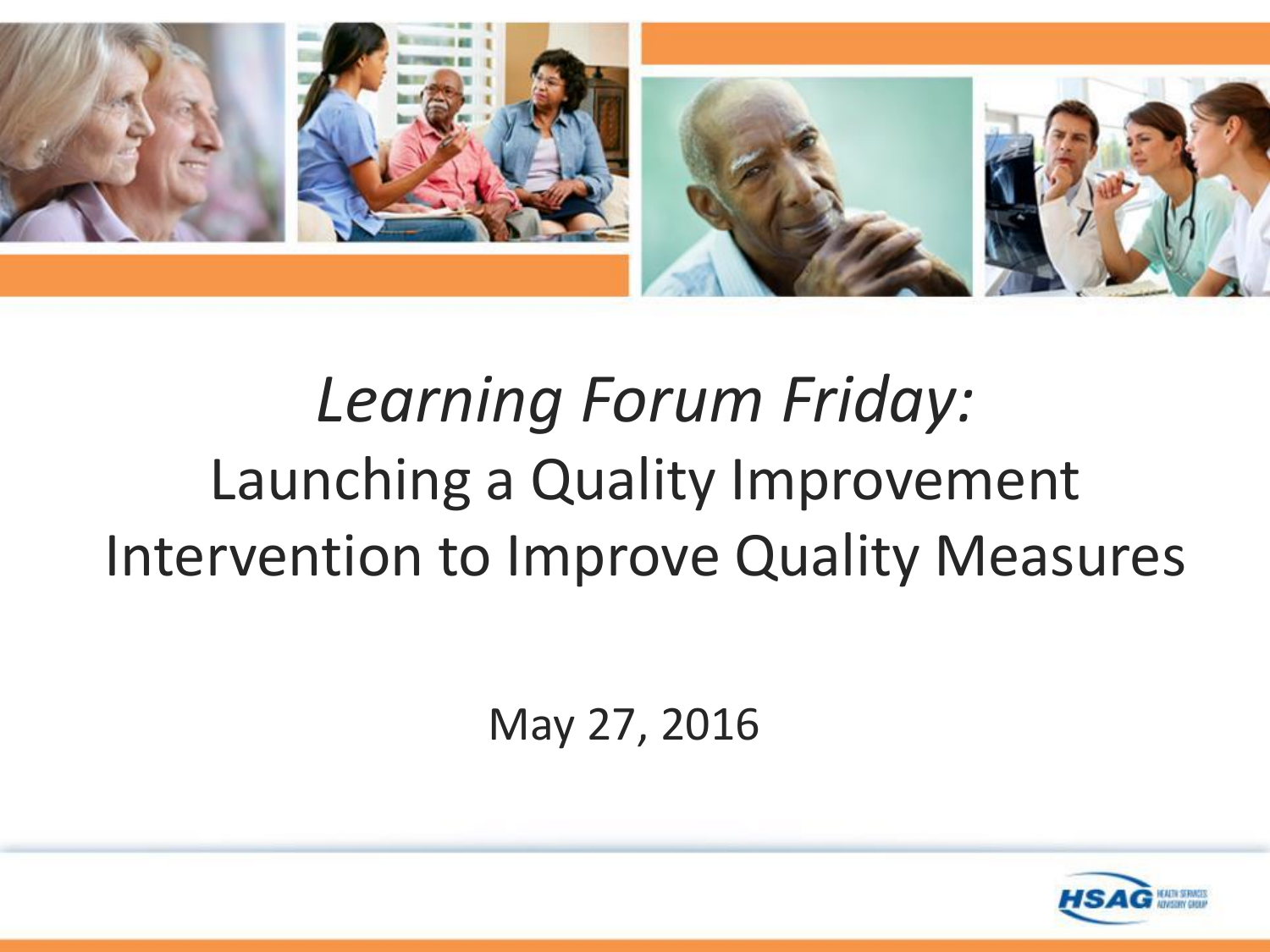# Purpose of Learning Forum Fridays (LFF)

- HSAG will share monthly announcements from the Centers for Medicare & Medicaid Services (CMS) on quality programs
- HSAG will highlight and provide an open forum for requests from practices, networking opportunities, and sharing of best practices



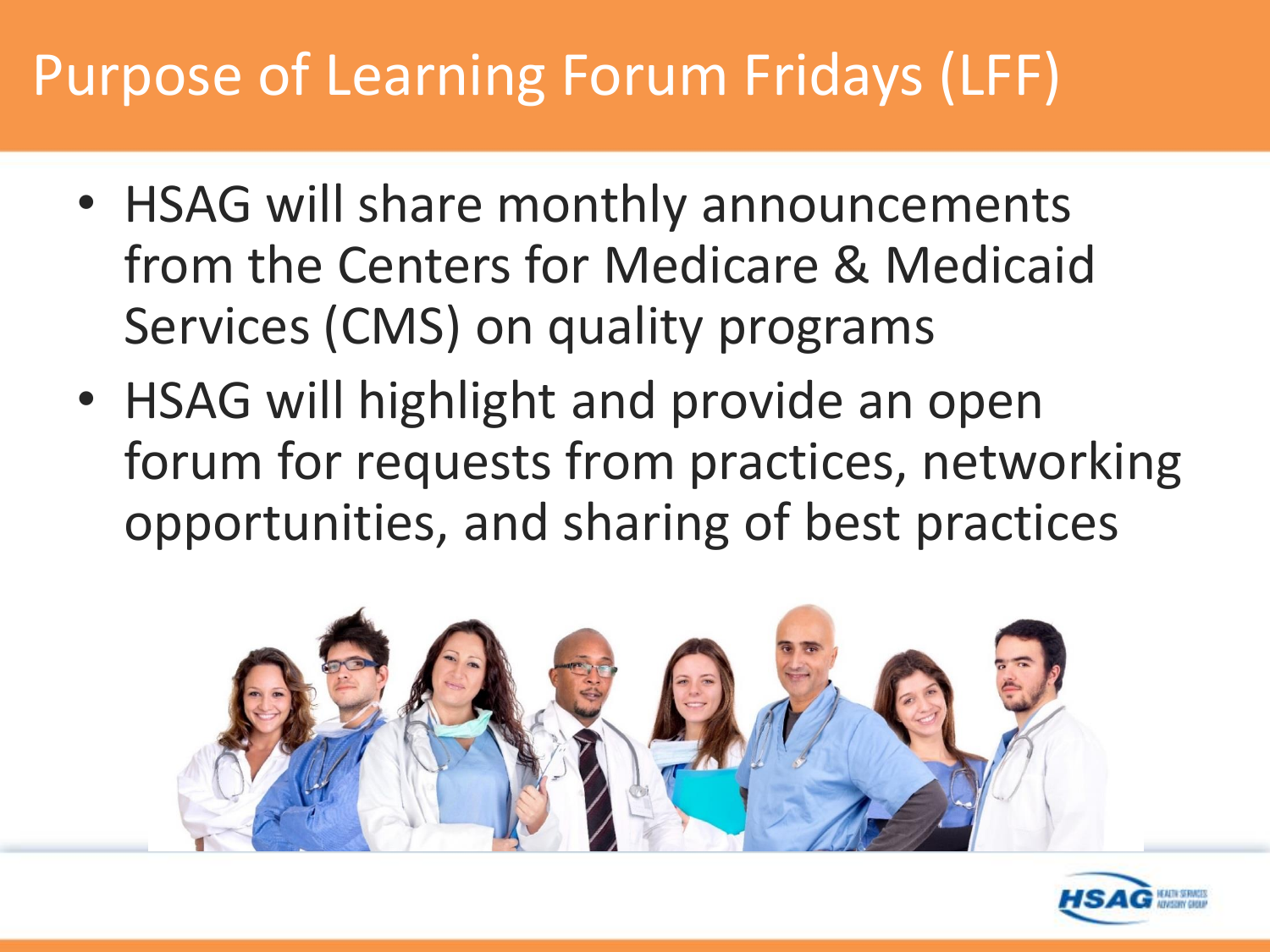### Welcome and Housekeeping

- All participants' lines will be muted during the presentation
- During Q&A, you may unmute your line by pressing \*7 on your keypad
- To mute your line, press  $*6$
- Use the Chat box at any time during the presentation to ask a question or make a comment
- Slides have been posted on the LFF webpage and the recording will be posted within seven business days following the event

[www.hsag.com/LearningForumFridays](http://www.hsag.com/LearningForumFridays)

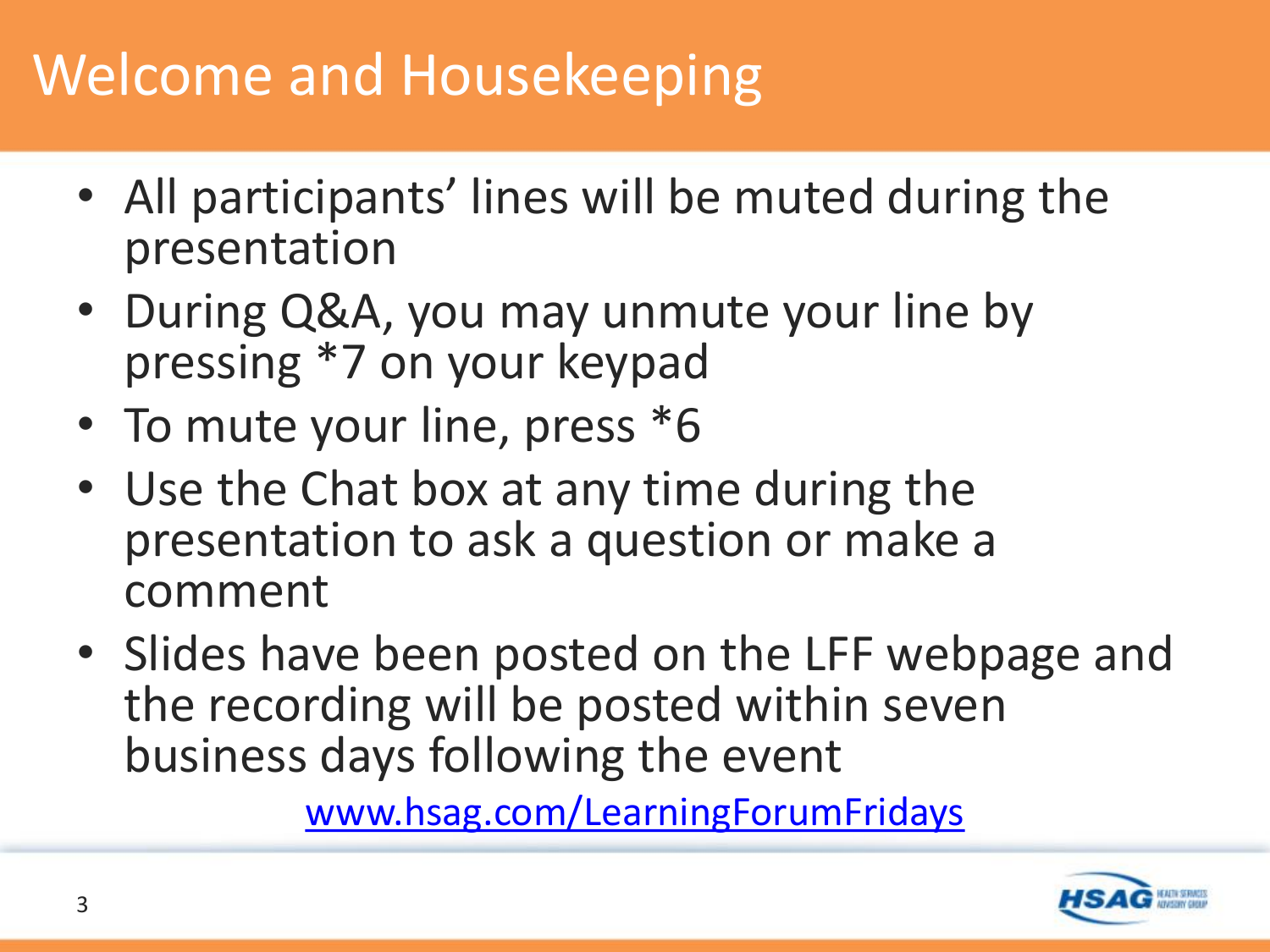# Learning Objectives

- By the end of this session, participants will be able to:
	- Employ steps to implement a quality improvement intervention
	- Describe pertinent CMS and HSAG updates related to quality reporting and quality improvement (QI)
	- Identify opportunities to stay informed of HSAG events

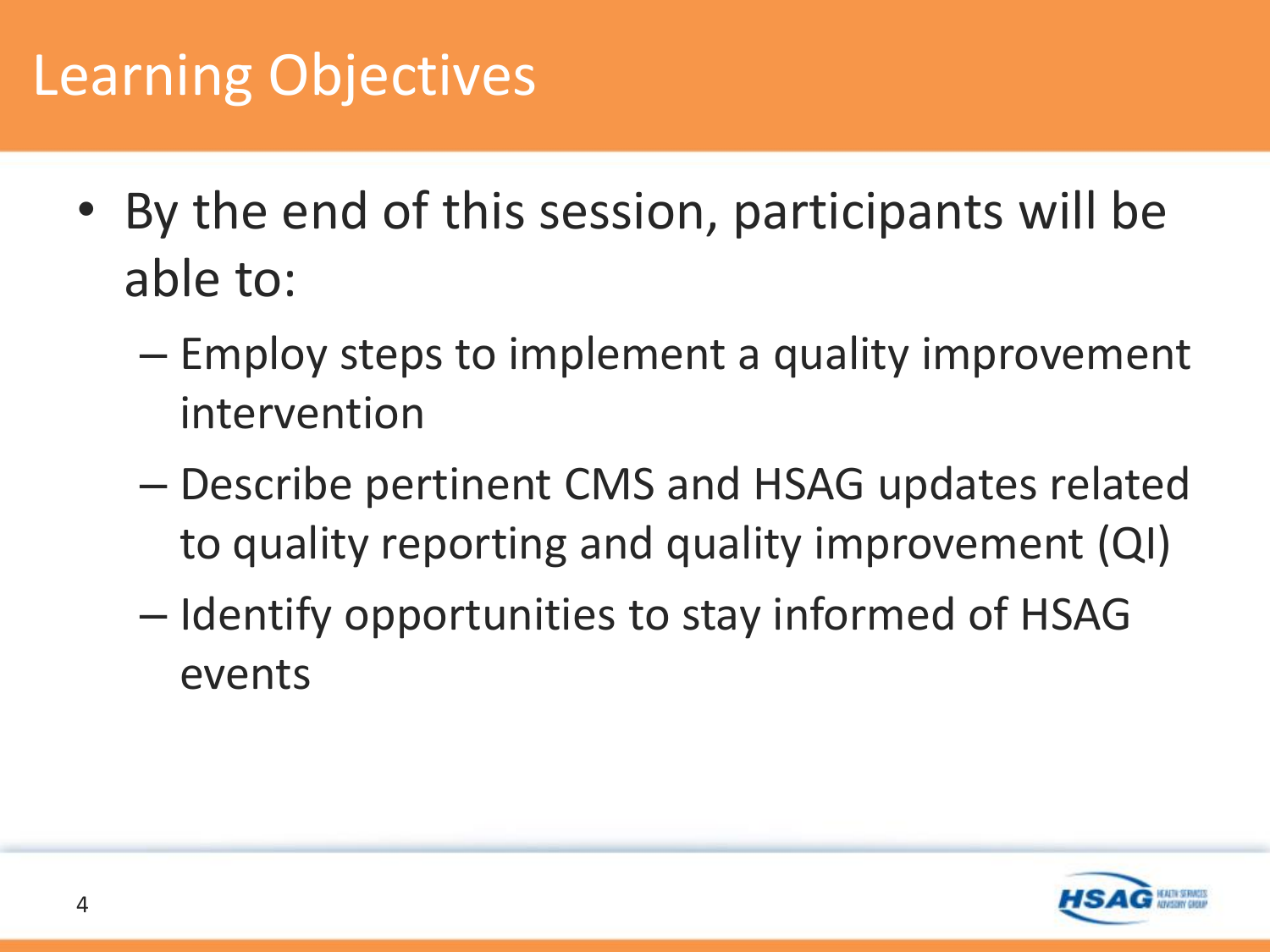# HSAG FL Physician Office Team



**Director, Physician Office Quality** 



**Diane Chronis, BS, RN, CMUP** *Property Late T. McAdoo, MSM Project Coordinator Associate Director, Physician Office Quality <b>Angle Anthony, BA <i>Project Coordinator Project Coordinator Project Coordinator Proje* 







Christine Lalios Kuykendall, RHIA, CPHQ, IM **Betty Wimbley, BSCS, MPM** *Quality Improvement Specialist Quality Improvement Specialist* 



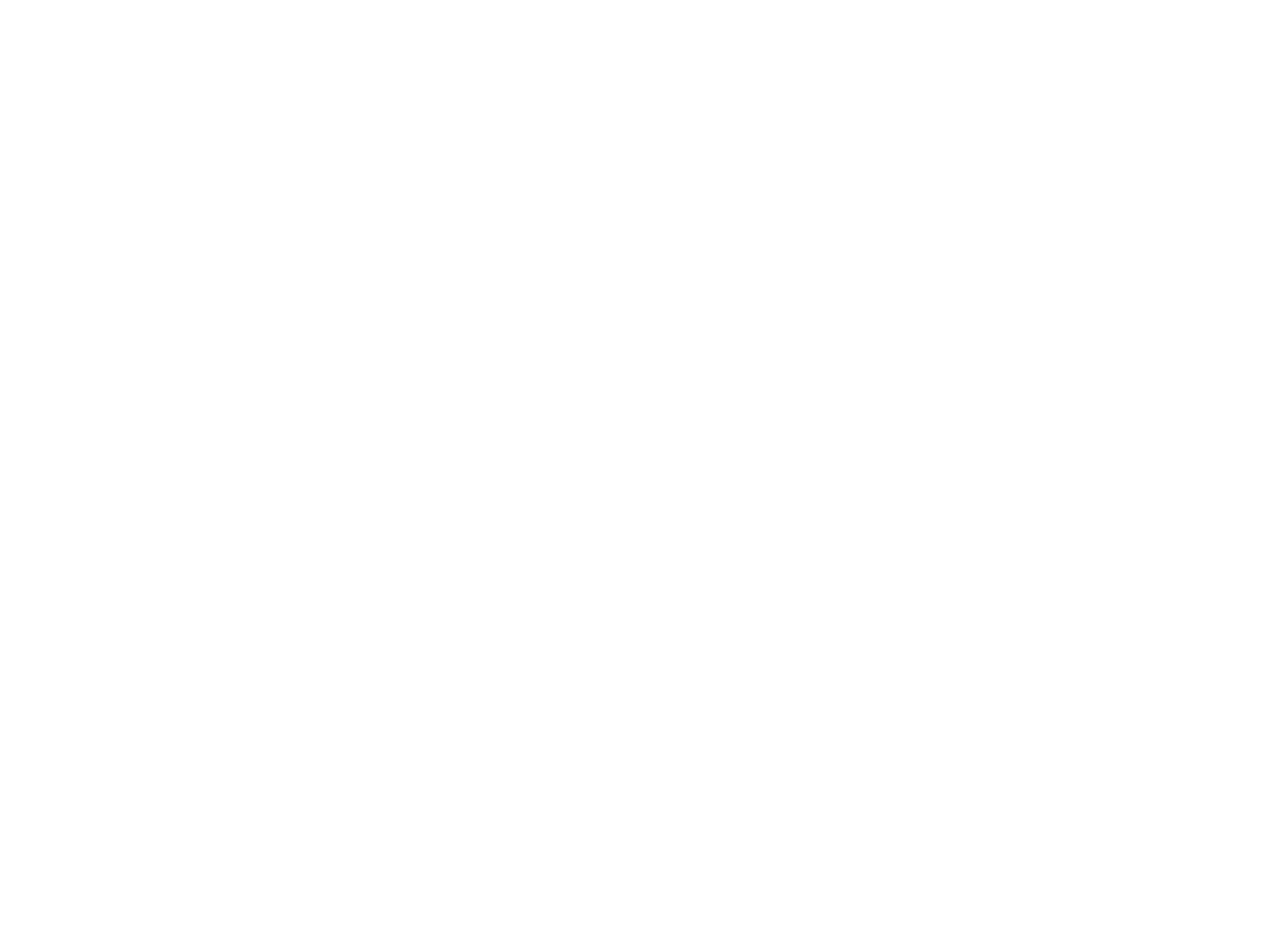# HSAG Quality Improvement Update

- Quarterly reporting of eCQMs
- Calendar year reporting of patient demographic data
- Time to select your QI interventions!
	- Betty and Christine will be contacting you this month to discuss some areas you would like to focus on improving.

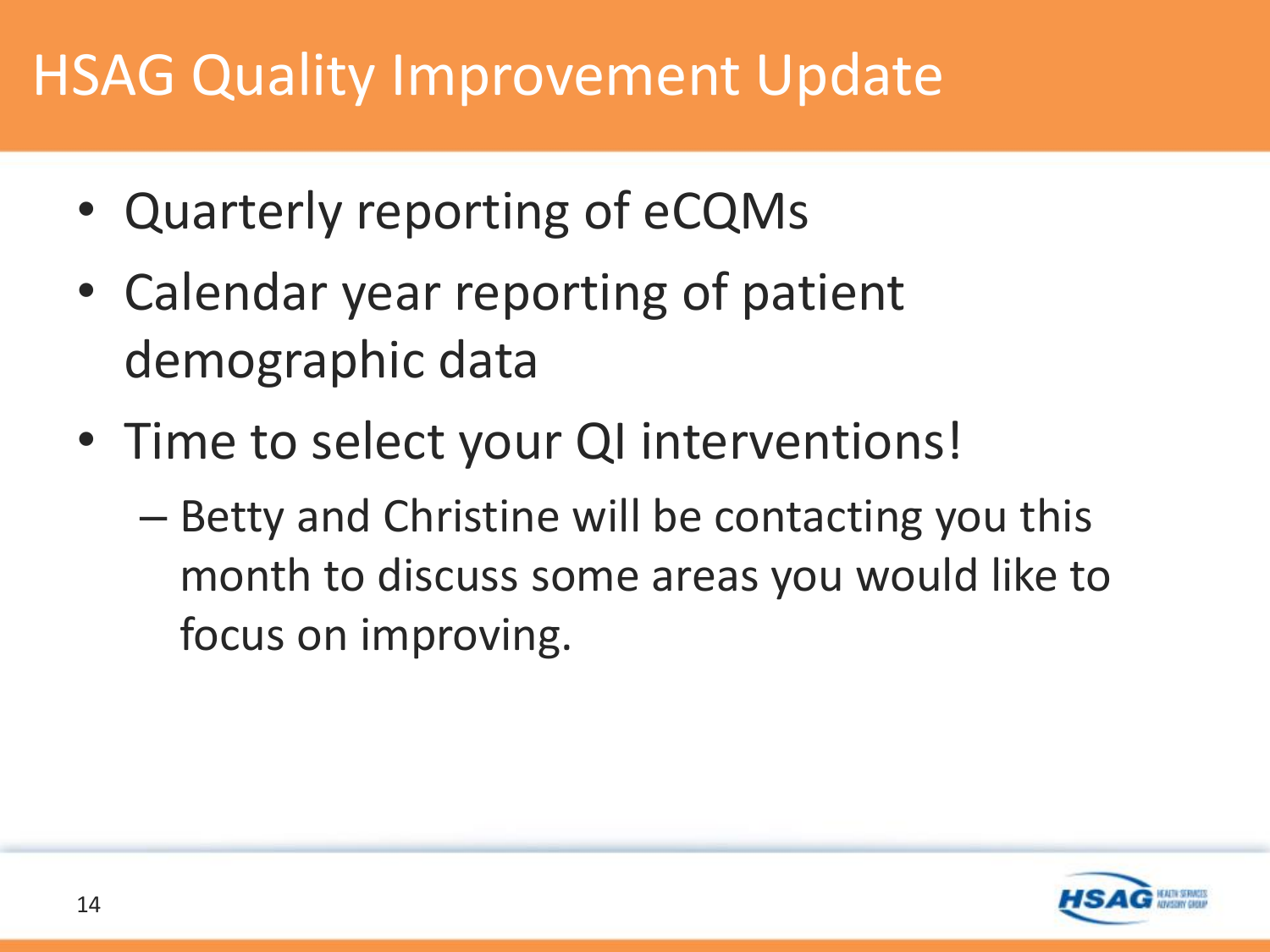# HSAG Quality Improvement Update

- How to Prepare for Medicare's New Payment Systems: MACRA Checklist: 5 Things You Can Do to Prepare<http://goo.gl/1IJKxm>
- For detailed implementation information on many of these steps, view "AMA Steps [Forward™: Practice Transformation Series](https://www.stepsforward.org/)" learning modules, specifically the module: [Preparing Your Practice for Value-Based Care.](https://www.stepsforward.org/modules/value-based-care)

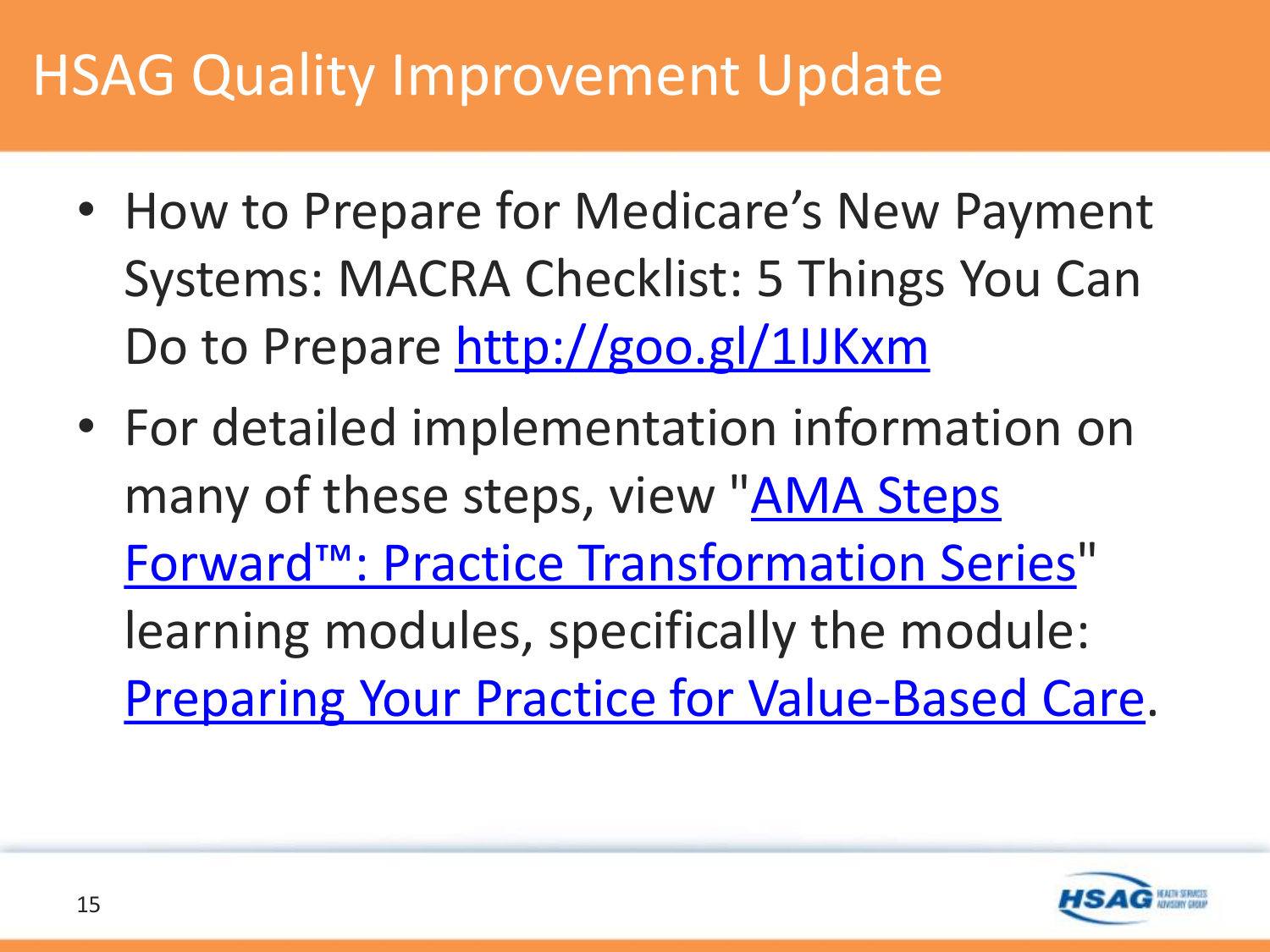### MACRA Proposed Rule Comment Period

• Comments or questions need to be formally submitted through the process outlined on the **[Federal Register](http://links.govdelivery.com/track?type=click&enid=ZWFzPTEmbXNpZD0mYXVpZD0mbWFpbGluZ2lkPTIwMTYwNTE2LjU5MDgzNjIxJm1lc3NhZ2VpZD1NREItUFJELUJVTC0yMDE2MDUxNi41OTA4MzYyMSZkYXRhYmFzZWlkPTEwMDEmc2VyaWFsPTE3NzAzNzYxJmVtYWlsaWQ9dG1jYWRvb0Boc2FnLmNvbSZ1c2VyaWQ9dG1jYWRvb0Boc2FnLmNvbSZ0YXJnZXRpZD0mZmw9JmV4dHJhPU11bHRpdmFyaWF0ZUlkPSYmJg==&&&104&&&https://www.federalregister.gov/articles/2016/05/09/2016-10032/medicare-program-merit-based-incentive-payment-system-mips-and-alternative-payment-model-apm)** website.

> Medicare Program; Merit-Based Incentive Payment System (MIPS) and Alternative Payment Model (APM) Incentive Under the Physician Fee Schedule, and Criteria for **Physician-Focused Payment Models**



• **Comments are due by 5:00 p.m. ET on June 27, 2016.** 

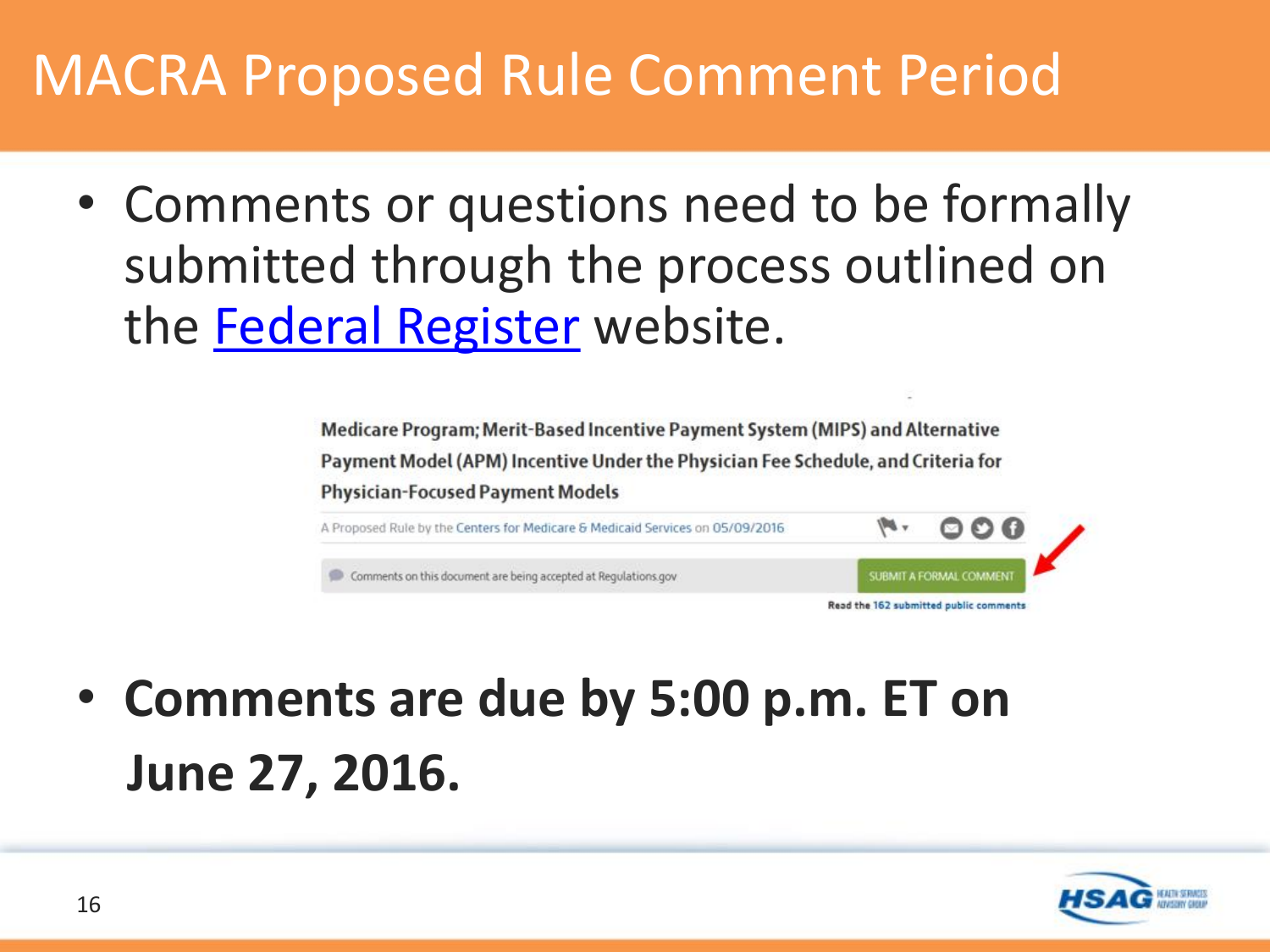#### HSAG MU Update

- Medicare EHR Hardship Exception Instructions: <https://goo.gl/Yjl66f>
- Medicare EHR Hardship Exception Application (EP): <https://goo.gl/Jjte0L>
- • Payment Adjustments & Hardship Exceptions Tipsheet for Eligible Professionals:<https://goo.gl/ZwpP7R>
- • Application deadline is 11:59 p.m. ET on July 1, 2016.
- All hardship exception determinations will be returned via email from [ehrhardship@provider-resources.com](mailto:ehrhardship@provider-resources.com) to the email address provided on the application.

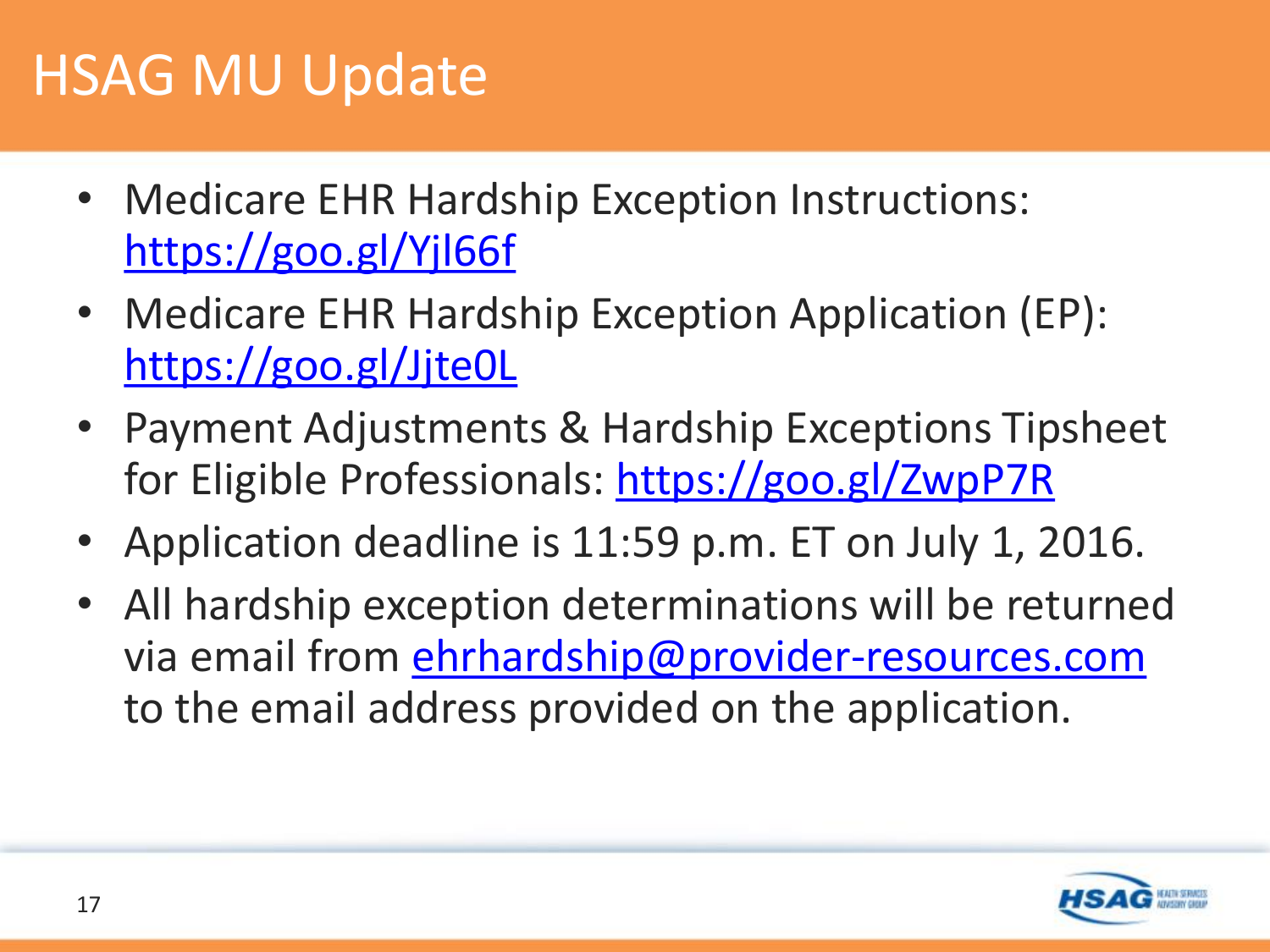#### HSAG PQRS Updates

- 2016 GPRO Registration is now open.
- • Registration is open between April 1, 2016 and June 30, 2016. Deadline to register is 11:59 p.m. ET.
- For more information on GPRO PQRS reporting and how to register, visit <https://goo.gl/PaetCO>

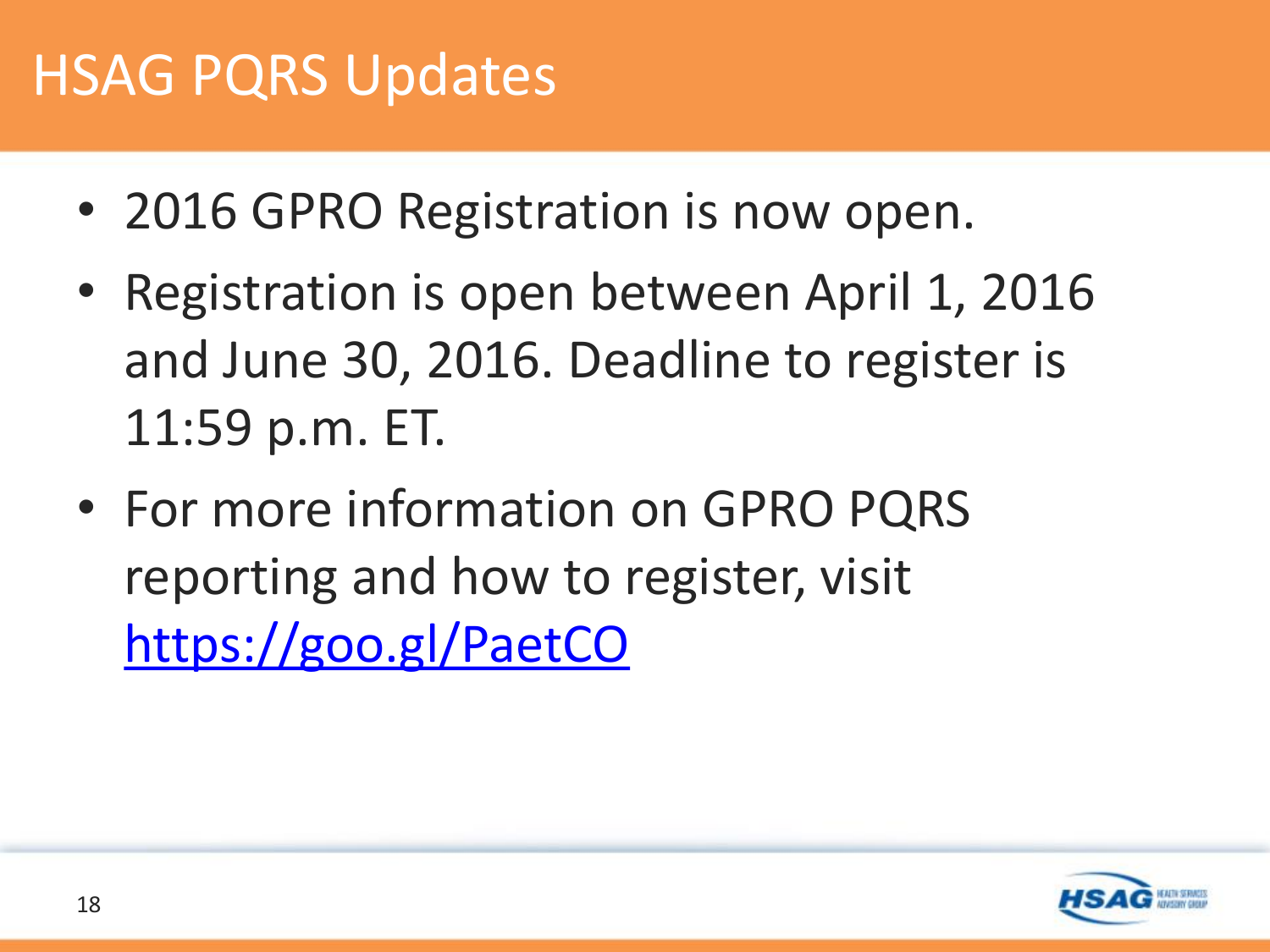### Where Do I Find Resources?







**[www.hsag.com/physicianoffice](http://www.hsag.com/physicianoffice)** 



#### 19 **[Email us at IHPC@hsag.com](mailto:IHPC@hsag.com)**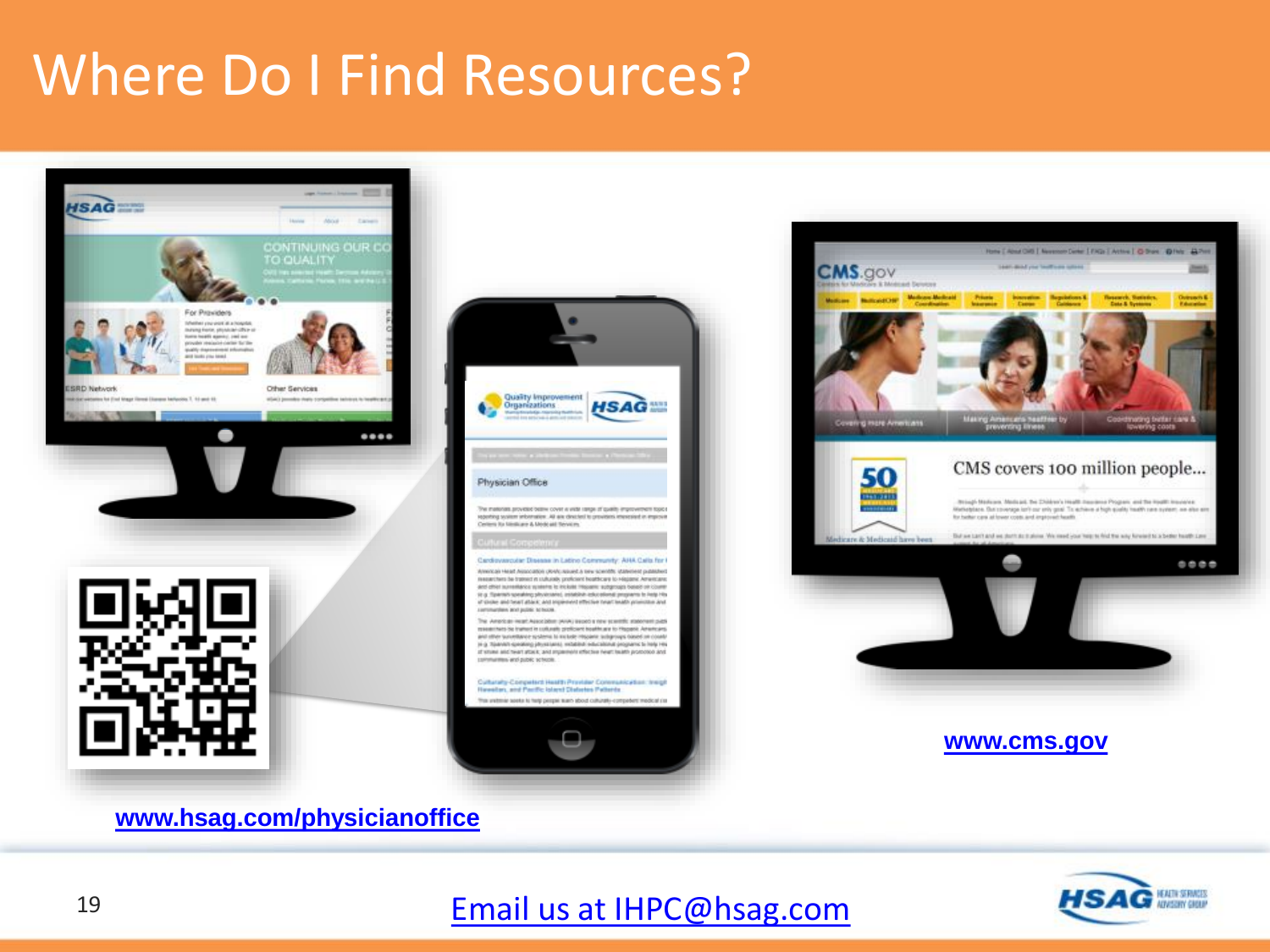#### Other Resources

- CMS EHR (Meaningful Use) Incentive program: 1.888.734.6433 (TTY 1.888.734.6563); 8:30 a.m.-7:30 p.m. EST
- • Quality Payment Program: Delivery System Reform, Medicare Payment Reform, & MACRA [https://www.cms.gov/Medicare/Quality-Initiatives-Patient-Assessment-Instruments/Value-Based-](https://www.cms.gov/Medicare/Quality-Initiatives-Patient-Assessment-Instruments/Value-Based-Programs/MACRA-MIPS-and-APMs/MACRA-MIPS-and-APMs.html) Programs/MACRA-MIPS-and-APMs/MACRA-MIPS-and-APMs.html
- • Quality Payment Program: [https://www.cms.gov/Medicare/Quality-Initiatives-Patient-Assessment-Instruments/Value-Based-](https://www.cms.gov/Medicare/Quality-Initiatives-Patient-Assessment-Instruments/Value-Based-Programs/MACRA-MIPS-and-APMs/Quality-Payment-Program.html) Programs/MACRA-MIPS-and-APMs/Quality-Payment-Program.html
- VM Program: http://www.cms.gov/PhysicianFeedbackProgram
- • QRUR or VM questions, contact Physician Value Help Desk: 1.888.734.6433 (option 3); M–F; 8:00 a.m.–8:00 p.m. EST
- • PQRS Program:<http://www.cms.gov/PQRS>
- PQRS or IACS/EIDM questions, contact QualityNet Help Desk: 1.866.288.8912 (TTY 1.877.715.6222); M–F; 8:00 a.m.–8:00 p.m. EST; [qnetsupport@hcqis.org](mailto:qnetsupport@hcqis.org)
- • HSAG website: [www.HSAG.com](http://www.hsag.com/)
- FL HSAG Physician Office Team email: IHPC@hsag.com
- • HRSA Quality Improvement Methodology: <http://www.hrsa.gov/quality/toolbox/methodology/index.html>

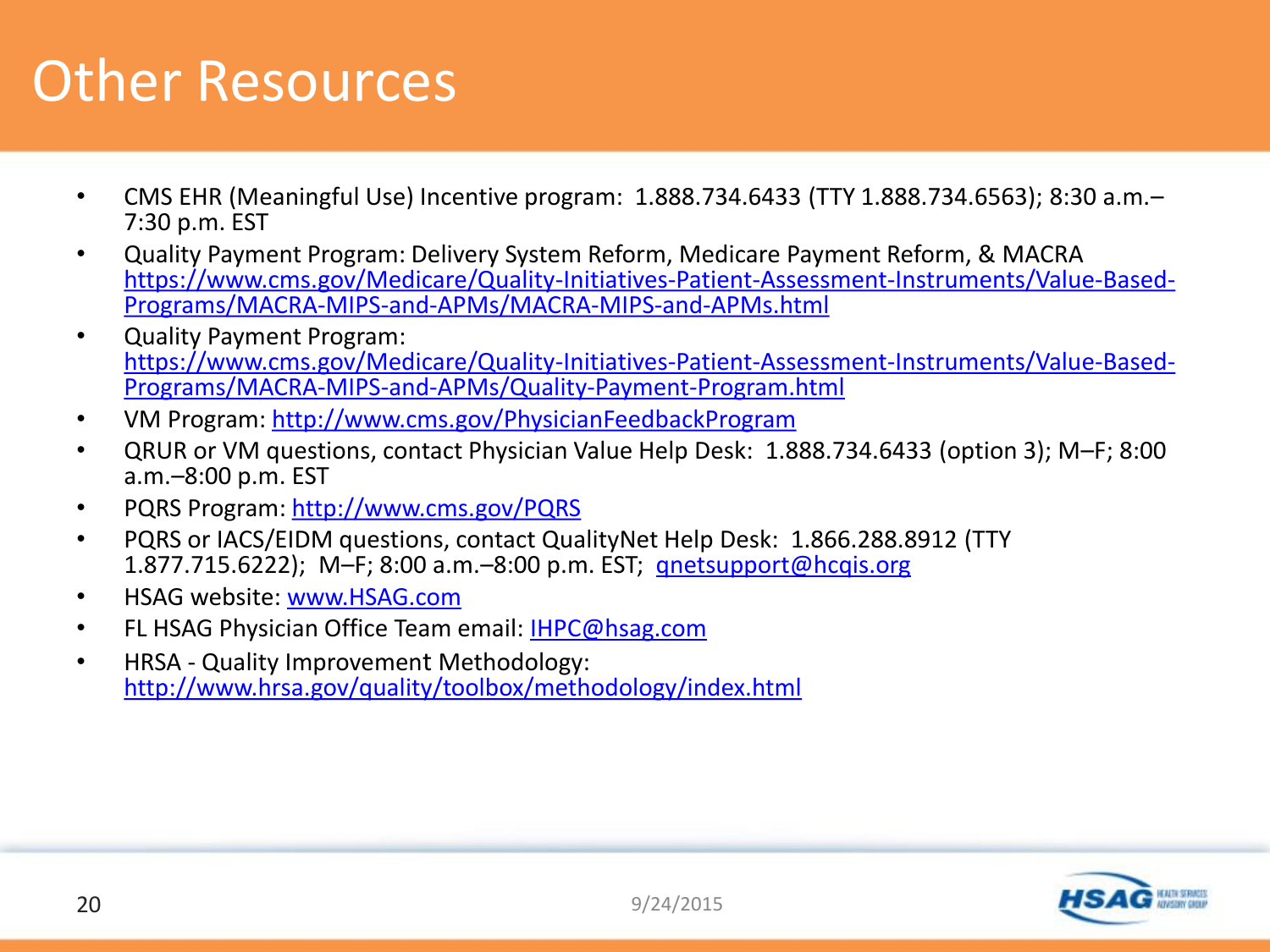# Call to Action

- 1. Educate all practice staff on the importance of quality improvement and staying informed of updates as they become available by CMS
- 2. Run quarterly CQM reports and calendar year patient demographics from EHR and submit to Betty and Christine
	- a. Data Reporting Schedule(s) will be emailed to you
- 3. Got suggestions for Learning Forum Friday topics? Email us at **IHPC@hsag.com**

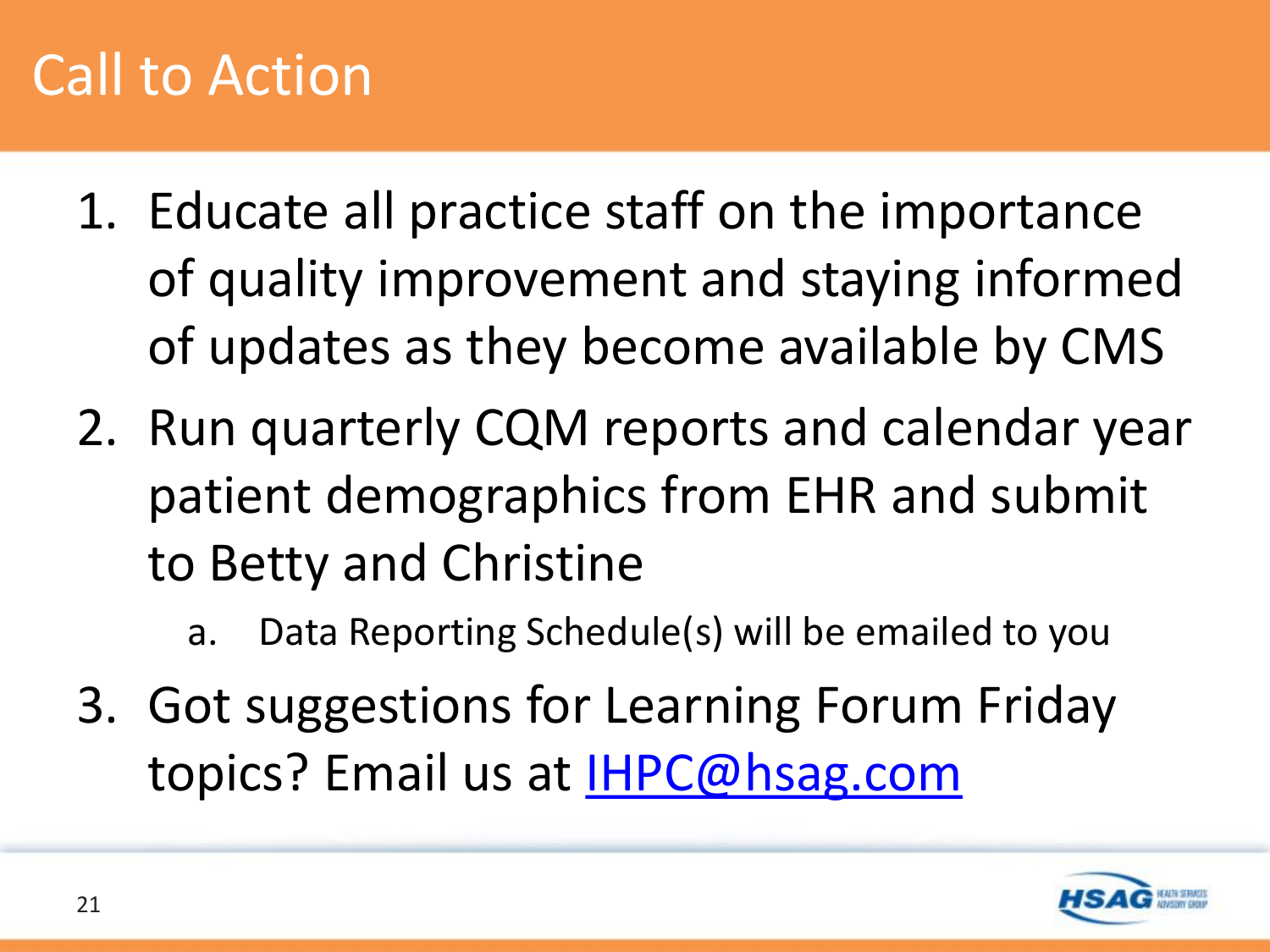### Upcoming HSAG Events

# Visit our webpage for upcoming events [www.hsag.com/en/events](http://www.hsag.com/en/events/)

|                                                                                                  |                                                           |                                                                     |                                                              | <b>List View</b>                                                                                                                    | <b>Calendar View</b>       | Audience                                  |
|--------------------------------------------------------------------------------------------------|-----------------------------------------------------------|---------------------------------------------------------------------|--------------------------------------------------------------|-------------------------------------------------------------------------------------------------------------------------------------|----------------------------|-------------------------------------------|
| <b>May 2016</b><br>4 April                                                                       |                                                           |                                                                     |                                                              |                                                                                                                                     | June $\blacktriangleright$ | □ Care Coordination                       |
| <b>Sunday</b><br>Monday                                                                          | <b>Tuesday</b>                                            | Wednesday                                                           | <b>Thursday</b>                                              | Friday                                                                                                                              | Saturday                   | O Home Health Agency                      |
| $\overline{2}$<br>$\mathbf 1$                                                                    | $\mathbf{3}^-$                                            | $\overline{4}$                                                      | $5\,$                                                        | 6 <sup>1</sup>                                                                                                                      | $\tau$                     | $\Box$ Hospital                           |
|                                                                                                  | FL - Florida NNHQCC<br>Learning Session 3:<br>Tampa       | OH - Ohio NHQCC<br>Learning Session 3:<br>Sylvania                  | <b>AZ - 2016 HAI</b><br><b>Prevention Summit</b><br>п        | AZ - 2016 HAI<br><b>Prevention Summit</b><br>п                                                                                      |                            | $\Box$ Nursing Home<br>O Physician Office |
|                                                                                                  | п                                                         | ٠<br>+1 more                                                        | $+1$ more                                                    | +1 more                                                                                                                             |                            | View All                                  |
|                                                                                                  | +1 more                                                   |                                                                     |                                                              |                                                                                                                                     |                            |                                           |
| 8 <sup>1</sup><br>9                                                                              | 10 <sub>1</sub>                                           | 11                                                                  | 12                                                           | 13<br>AZ - CANCELLED West<br><b>Valley Care</b><br><b>Coordination Behavioral</b><br><b>Health Summit Session</b><br>#3<br><b>.</b> | 14                         | <b>States</b>                             |
|                                                                                                  | OH - Ohio NHOCC<br>Learning Session 3:<br>Columbus        | AZ - QIN 2016 NHSN<br><b>Surveillance Definitions</b><br>٠          | FL - Florida NNHQCC<br>Learning Session 3:<br>Pensacola<br>٠ |                                                                                                                                     |                            | $\Box$ Arizona                            |
|                                                                                                  | ш                                                         |                                                                     |                                                              |                                                                                                                                     |                            | $\Box$ California                         |
|                                                                                                  | $+2$ more                                                 |                                                                     |                                                              |                                                                                                                                     |                            |                                           |
|                                                                                                  |                                                           |                                                                     |                                                              | $+1$ more                                                                                                                           |                            | $\Box$ Florida                            |
| 15 <sub>15</sub><br>16 <sup>°</sup><br>Advanced APMs in the<br><b>Quality Payment</b><br>Program | 17 <sub>1</sub>                                           | 18                                                                  | 19                                                           | 20                                                                                                                                  | 21                         | $\Box$ Ohio                               |
|                                                                                                  | FL - Florida NNHQCC<br>Learning Session:<br>Deland        |                                                                     | AZ - AZ NHQCC<br>Learning Session:<br>Central Arizona        |                                                                                                                                     |                            | <b>Z</b> View All                         |
|                                                                                                  | п                                                         |                                                                     | п                                                            |                                                                                                                                     |                            | Home                                      |
|                                                                                                  | $+1$ more                                                 |                                                                     | $+1$ more                                                    |                                                                                                                                     |                            |                                           |
| 22<br>23                                                                                         | 24                                                        | 25<br><b>OASIS Vaccine Review:</b><br>Influenza and<br>Pneumoccocal | 26                                                           | 27                                                                                                                                  | 28                         | About                                     |
|                                                                                                  | CA - California NHQCC<br>Learning Session 3:<br>Riverside |                                                                     |                                                              | FL - Launching a<br>Quality Improvement<br>Intervention to Improve<br>Quality Measures<br>п                                         |                            | Careers                                   |
|                                                                                                  | ш<br>$+2$ more                                            |                                                                     |                                                              |                                                                                                                                     |                            |                                           |
|                                                                                                  |                                                           |                                                                     |                                                              |                                                                                                                                     |                            | <b>Events</b>                             |
| 30 <sub>2</sub><br>29                                                                            | 31                                                        |                                                                     |                                                              |                                                                                                                                     |                            | Contact Us                                |
|                                                                                                  |                                                           |                                                                     |                                                              |                                                                                                                                     |                            | <b>Medicare Provider Services</b>         |
|                                                                                                  |                                                           |                                                                     |                                                              |                                                                                                                                     |                            | <b>Patients and Families</b>              |
|                                                                                                  |                                                           |                                                                     |                                                              |                                                                                                                                     |                            | <b>ESRD Networks Home</b>                 |
|                                                                                                  |                                                           |                                                                     |                                                              |                                                                                                                                     |                            | <b>Other Services</b>                     |

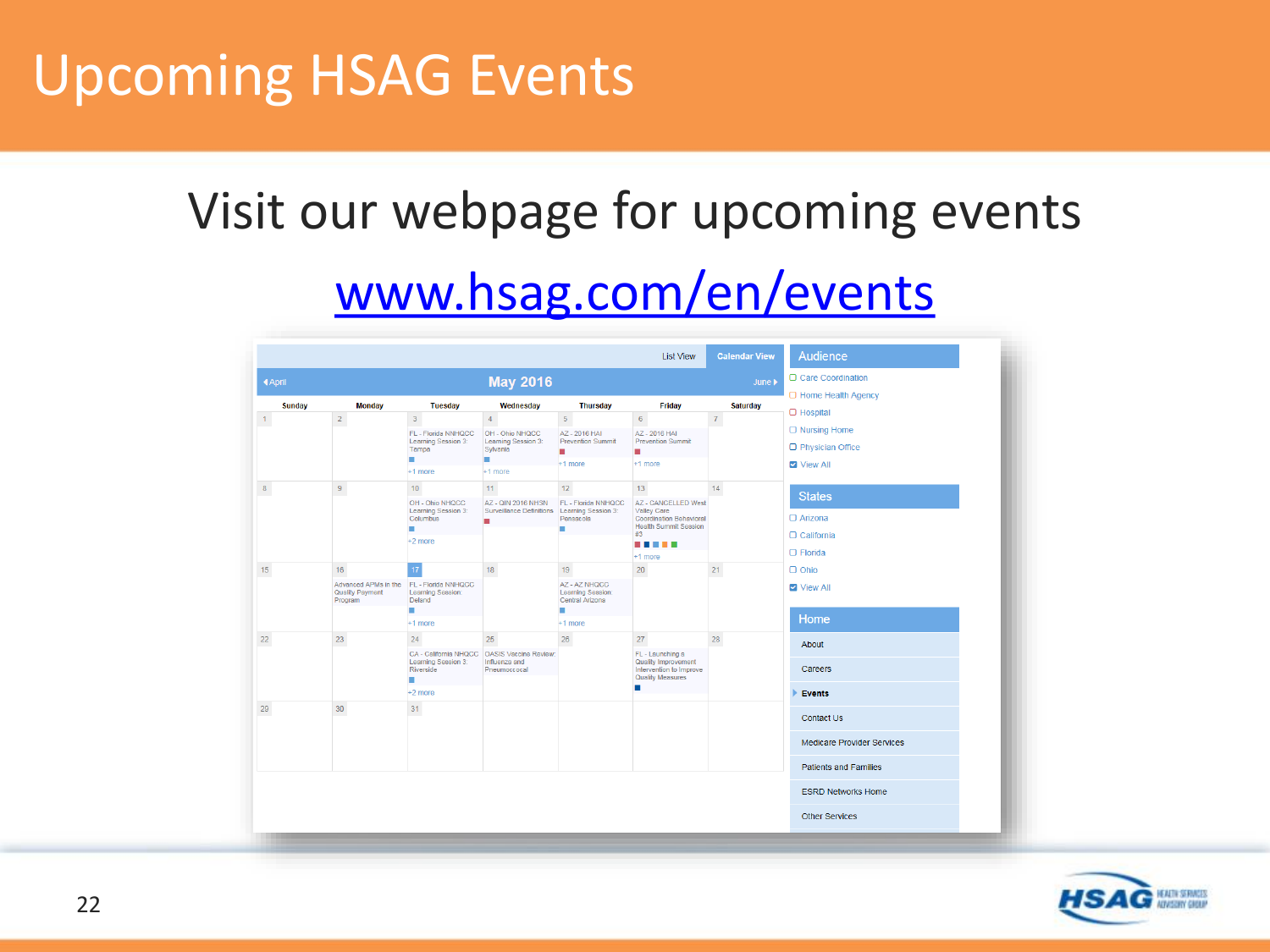#### Next LFF Event

#### • June 24, 2016 *"Tips in Accessing 2015 Mid Year QRURs"*

For event topics and registration information please visit:



*Topics and dates are subject to change, so please check the webpage for up-to-date information.*

![](_page_22_Picture_5.jpeg)